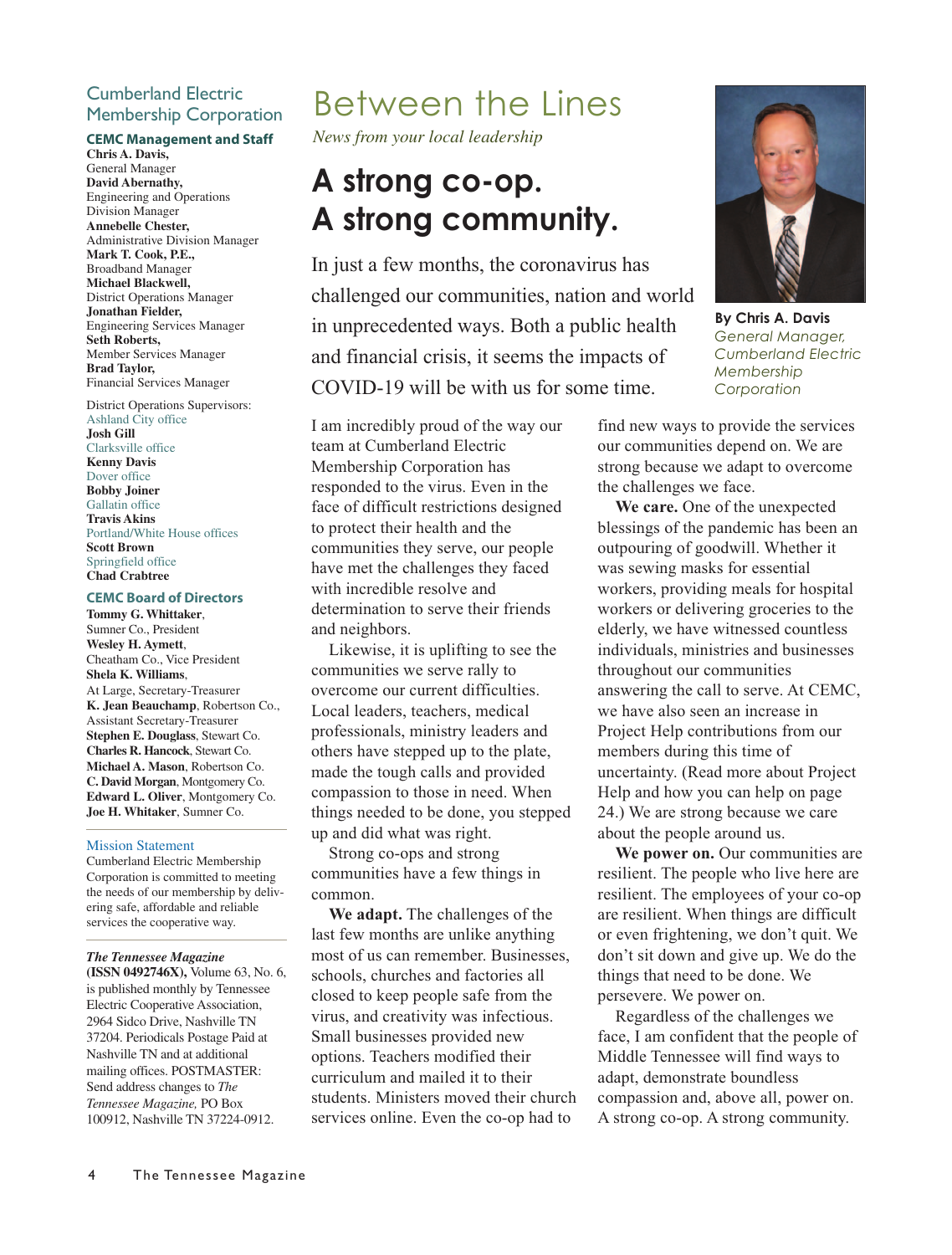## Washington Youth Tour Writing Contest winners

Cumberland Electric Membership Corporation is<br>
pleased to recognize the 2020 Washington Youth Tour Writing Contest Winners. Each of these students wrote winning short stories titled "Electric Cooperatives: The Power to Be" describing how electric co-ops give their members the "power to be" connected, engaged, productive, healthy, educated, etc.

Unfortunately, this year's trip to Washington, D.C., was cancelled due to concerns of COVID-19.

"It is truly heartbreaking that these very deserving students will not get to experience this once-in-a-lifetime trip to our nation's capital," says CEMC Community Relations Coordinator and Youth Tour chaperone Stephanie Lobdell. "However, their safety is our top priority."

In lieu of the trip, each of this year's winners will receive a \$1,000 college scholarship. Winners will also have the opportunity to compete for additional college scholarships.



*Alexandria Anderson Stewart County High School*



*Jakob Burchett Stewart County High School*



*Avery Cranford Portland High School*



*Tilman Goins Portland High School*



*Blake Hinkle Greenbrier High School*



*Autumn Johnson Montgomery Central High School*



*Elizabeth Martin Stewart County High School*



*Gabe Matherley Greenbrier High School*



*Brittany Meadows Portland High School*



*Rylie Morris Portland High School*



*Kaylee Wilson Greenbrier High School*



*Matthew Worsham Greenbrier High School*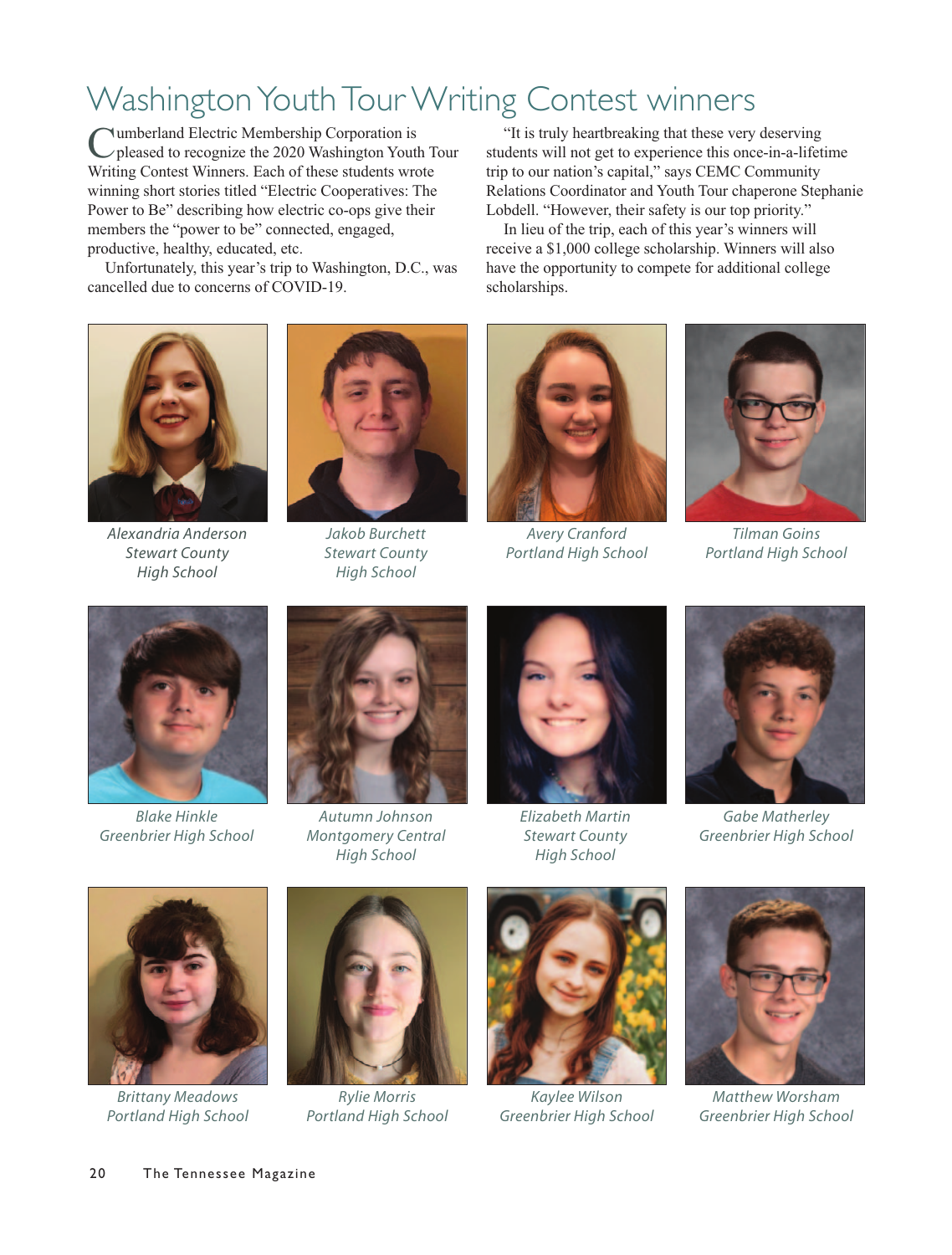## *CEMC's 2020 Youth Tour Writing Contest top short story* Electric Cooperatives: The Power to Be

#### *By Autumn Johnson, Montgomery Central High School*

Lilly Smith walked down the street to the bus stop on a cloudy Monday morning. She swerved around a truck that was working on an electric line in her neighbor's yard. Lilly didn't understand that much about what her local electric co-op did for her. She had gotten ready in the dark that morning. Even though the lights normally came on in the next hour or so, Lilly couldn't submit her English paper that was due this morning.

As Lilly strolled into her sixth-grade science class, a wave of disappointment hit her. She remembered that today was the day that their teacher, Mrs. Linden, was so excited about. A lady from their town's local electric cooperative was coming to speak to the class today. Well, Lilly decided today was the day she would discover what all her local electric coop did for her and her community and why they were so important. At least she could submit her paper at school, although it would probably take a while since the internet was so slow in the whole town.

Mrs. Walker stepped in front of the class to welcome the students. Mrs. Linden introduced her, and Lilly closed her computer after turning in her paper. Mrs. Walker started by asking the class, "Do any of you know anything about electric cooperatives?" Hunter raised his hand. "They supply electricity to all of us." She smiled, "Yes, of course, but as long as you all are in the service area." Sawyer's dad worked for the town's local electric cooperative as a lineman, and he exclaimed, "They're the people that bring our power back when the electricity goes out." "That's correct! Do we know why that's important?" Mrs. Walker asked. One of Lilly's friends, Addison, raised her hand. "So we can do our hair." The class laughed.

Lilly spoke up, "Are you guys part of the reason I couldn't submit my paper this morning?" Mrs. Walker's smile turned sympathetic. "You cannot have internet without electricity, so, yes; however, we are not the people who make your internet slow." She turned to the class. "How many of you know what your local electric cooperative wants to do in the future?" No one in the class had any idea. Mrs. Walker smiled, "Well, let me start from a while back. In the 1930s, there was no power in rural Tennessee. The farmers and homeowners of the area came together to create a co-op, or cooperative, to bring power to their areas. Now, of course, there have been many changes made to how Tennessee electric co-ops run. They now use technology to operate on a larger, more advanced grid, but their mission is still the same: to provide safe, reliable and affordable energy to their neighbors. You are the very people who own the co-op."

Lilly had never thought about the mission of her local electric co-op. Addison raised her hand. "Our local electric co-op brings power to us, but besides giving us lights, how does that impact us?" Mrs. Walker's face lit up with the passion of the topic, "We strive to give you the power to be engaged, productive, heard and educated!" "How?" Lilly asked.

"Well, we give you the power of being productive by providing electricity. When there is affordable electricity and your family doesn't have to worry about where it is coming from, it gives you and your family the ability to be productive at home, at work and at school." The class looked like they were understanding, so Mrs. Walker continued, "We give you all the power to be heard and educated."

Now the class did not understand that, but Mrs. Walker wasn't done. "Currently, we are not the people who provide internet to you yet, but without electricity, how much less education would you receive? Our purpose is greater than the lights; we make education more possible in the communities we serve. We want to prepare all of you to be the next leaders and give you all the opportunities to do so. One example of this is that your very own Tennessee electric co-op supplies you with things like 4-H Camp, Youth Leadership Summit and Washington Youth Tour, which is something you all can participate in when you are juniors in high school. You get the opportunity to go to Washington, D.C., to tour and learn all about different parts of history and our government. Opportunities like these are what we want to provide to you: chances to be educated and heard."

Lilly was still a little confused. She raised her hand. "What did you mean when you said you guys weren't the people that provide internet to us yet?" Mrs. Walker smiled. "That's even more exciting! Tennessee's electric co-ops already provide electricity to 1.1 million homes, farms and businesses, but we want to do more. We want to provide high-speed internet to you all in the future so you can be better educated and your internet won't crash randomly during the day." That got the class excited for the future.

Mrs. Linden announced that Mrs. Walker had to leave. The whole class thanked her, and even Lilly thought about all the cool things that were coming in the future and all her local electric co-op did for her. They give her and everyone else in their community the power to be more.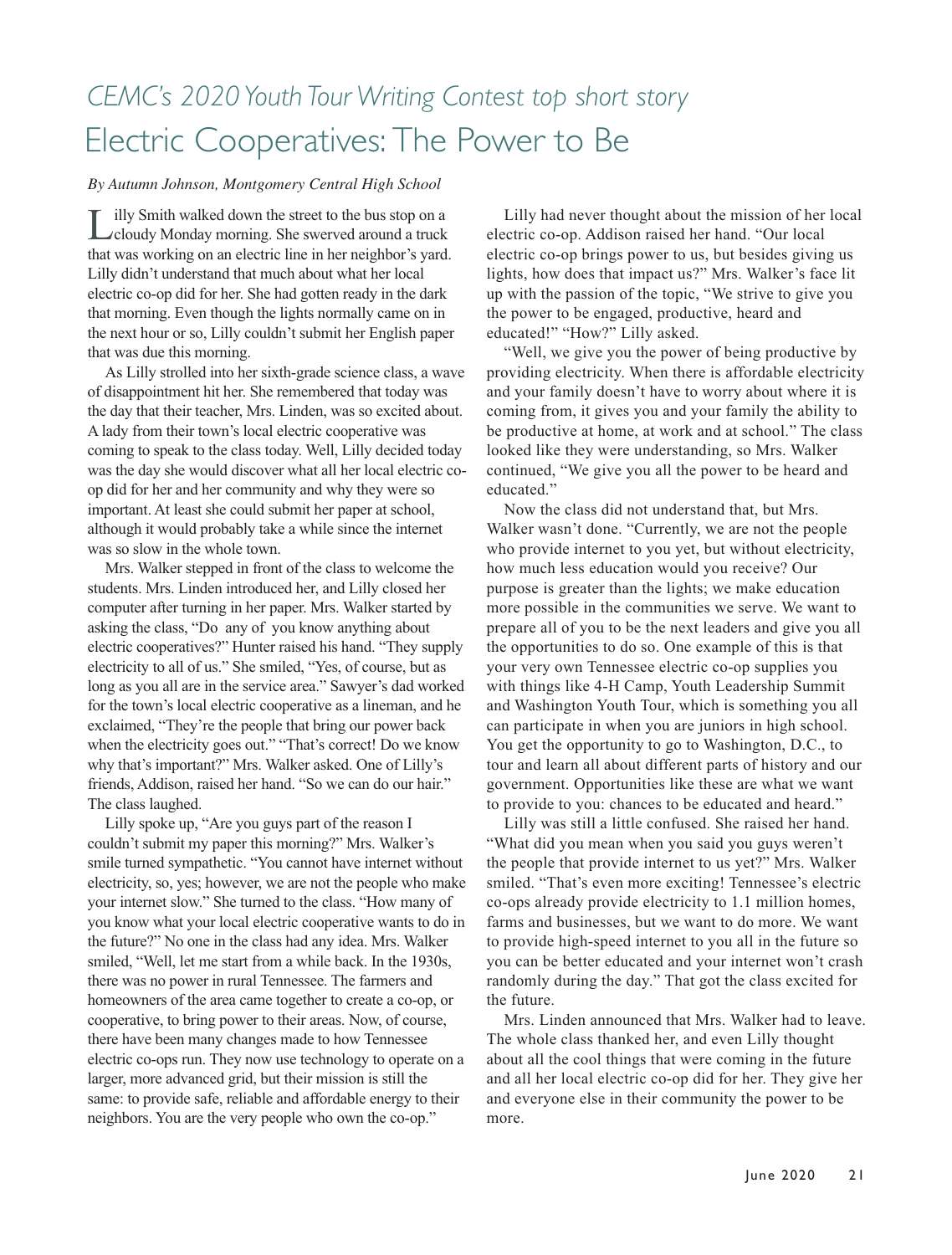## CEMC awards 12 senior scholarships

Cumberland Electric Membership Corporation is pleased to announce the winners of its 2020 Senior Scholarship Program. Each of these students has been awarded a \$1,000 college scholarship that can be used toward freshman year expenses such as tuition, textbooks and lab fees.

**Allison Beard of Greenbrier.** Allison is a graduate of Springfield High School and will attend the University of Tennessee, Knoxville.

**Bailey Coleman of Clarksville.** Bailey is a graduate of Clarksville Academy and will attend Belmont University.

**Addison Dorris of Portland.** Addison is a graduate of Portland High School and will attend the University of Tennessee, Knoxville.

**Kayla Hernandez of Springfield.** Kayla is a graduate of East Robertson High School and will attend Tennessee Technological University.

**Madisen Hodges of Clarksville.** Madisen is a graduate of Montgomery Central High School and will attend Motlow State Community College.

**Bracey Hughes of Pleasant View.** Bracey is a graduate of Sycamore High School and will attend Austin Peay State University.

**Randall Nolen of Dover.** Randall is a graduate of Stewart County High School and will attend the University of Tennessee, Martin.

**Presley Rochelle of Pleasant View.** Presley is a graduate of Sycamore High School and will attend Austin Peay State University.

**Petra Sellars of Pleasant View.** Petra is a graduate of Sycamore High School and will attend the University of Tennessee, Knoxville.

**Benjamin Smith of Adams.** Benjamin is a graduate of Jo Byrns High School and will attend Tennessee Technological University.

**Dylanie Tippit of Dover.** Dylanie is a graduate of Stewart County High School and will attend Union University.

**Lexie Van Liere of White House.** Lexie is a graduate of White House High School and will attend Volunteer State Community College.

To qualify for the award, students were required to complete applications, each including two letters of recommendation, and write 300-word essays describing what they look forward to most about attending college and how scholarships, in terms of financial assistance, will help them complete their educational goals. The applications were judged by a panel of retired teachers.





22 The Tennessee Magazine











*Allison Beard Bailey Coleman Addison Dorris Kayla Hernandez Madisen Hodges Bracey Hughes*









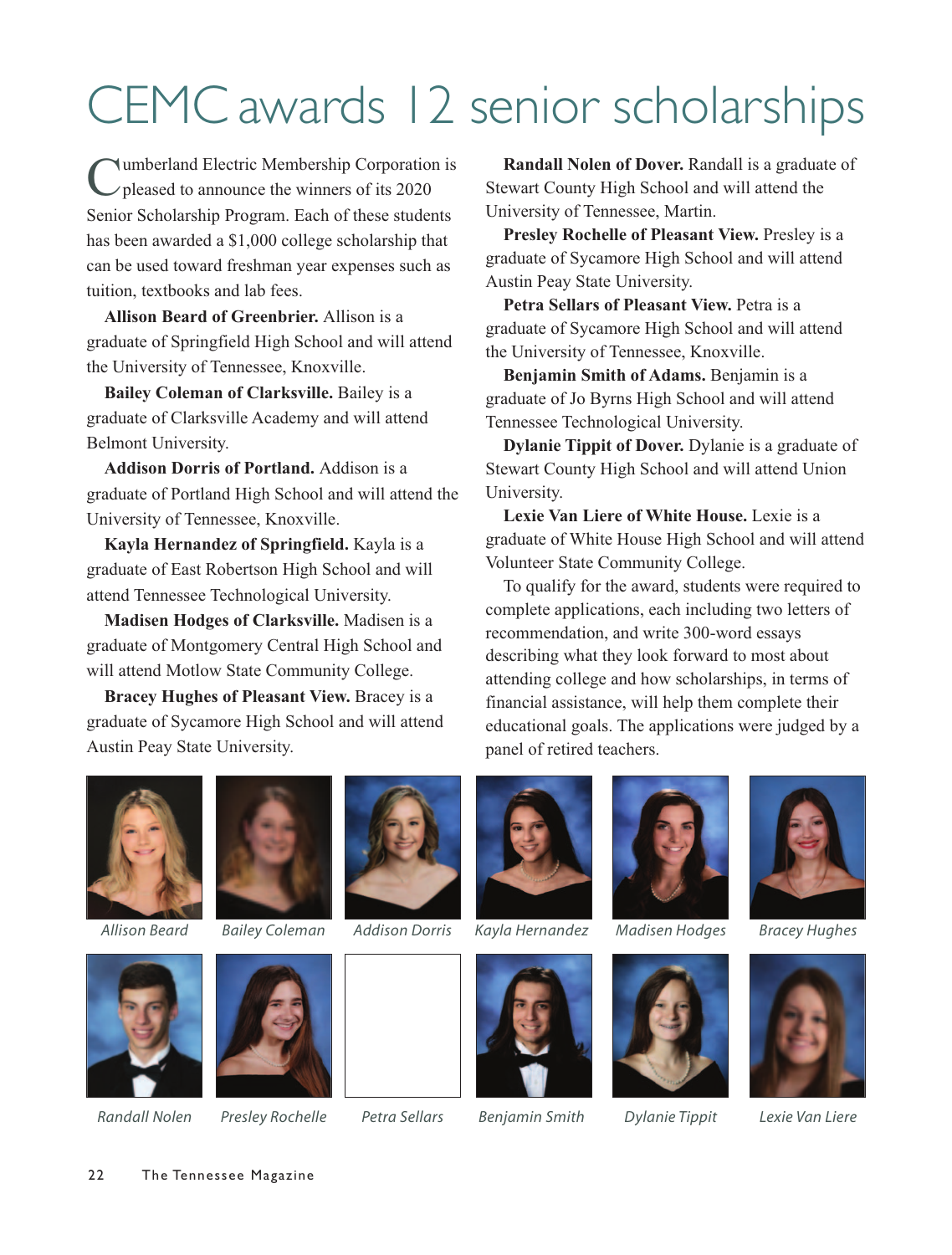## Head earns Power Play Scholarship

Anna Kate Head of Cedar Hill has been awarded a \$4,000 scholarship through a program made possible by Cumberland Electric Membership Corporation and other local power companies across the Tennessee Valley Authority's seven-state service area.

Anna Kate, daughter of CEMC Supervisor of Protective Equipment Testing Lab **Jason Head** and his wife, Katie, is among the 30 recipients of this year's Power Play Scholarship provided by the Power Play Scholarship Association to recognize outstanding aca-



*Anna Kate Head Springfield High School*

demic performance and a commitment to community service among high school seniors whose parents are employed by local power companies.

A graduate of Springfield High School, Anna Kate will attend the University of Tennessee, Knoxville.

Since the program was established in 1995, a total of 638 Power Play scholarships have been awarded through contributions and fund-raising efforts by the Power Play Association and its members. In 2020, 143 applications were received from across the Tennessee Valley.

## Trimming trees now keeps the power on later

Reliable energy is important to Cumberland<br>Electric Membership Corporation and to the homes and businesses we serve. Keeping trees and other vegetation safely away from power lines is a crucial part of our ongoing system maintenance. While some power outages are out of our control things such as car accidents or lightning — many outages can be prevented by making sure trees and other vegetation are kept well away from the lines.

Each year, CEMC and our tree-trimming contractors clear limbs and brush and in some cases remove entire trees that are too close to the lines or near other electrical equipment. They carefully follow guidelines and best practices provided by the International Society of Arboriculture.

"It's pretty simple," says Jimmy Luffman, CEMC right-of-way supervisor. "When trees and other vegetation get too close to the lines, it will result in a power outage. One tree could knock out the power for 100 homes. Keeping them away from the lines is necessary to keep the lights on."

Proper right-of-way maintenance is a good investment that keeps the lights on for our consumer-members. "To keep everyone in our community safe, our distribution system is designed to cut the power when it detects a contact with the power line," says Luffman. "We can't tell if the contact is from a child flying a kite, a car accident or a limb brushing against the line. This means that trees and limbs can knock out the power even if they don't actually break the lines. If they do break the lines, the outage can last even longer. That's why it is so important to keep vegetation away from the lines."

Co-op members can help maintain a reliable flow of electricity in your community by reporting any potential problems you see. It's also important to be understanding when tree-trimming crews are working on or near your property. The work they are doing impacts you and your neighbors alike. Though co-ops like CEMC have the right to inspect and maintain power lines without the consent of property owners, we make every effort to meet with owners to discuss the work ahead of time.

From homes to hospitals and farms to factories, much of our lives depend on reliable energy. Power is essential to maintain health, safety, comfort, productivity and connection, and CEMC is passionate about fulfilling our responsibility and meeting your expectations.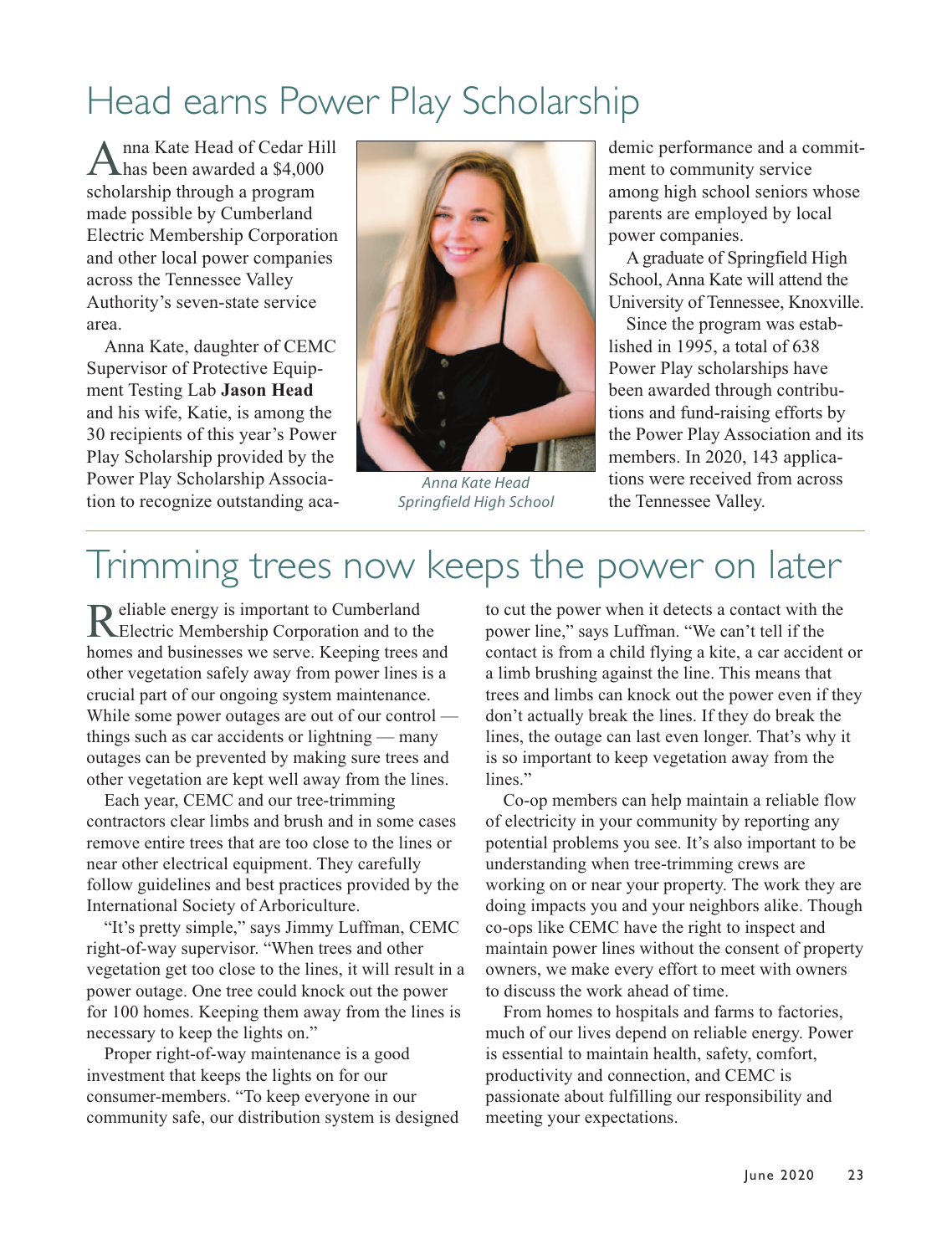## Help a neighbor, contribute to Project Help

Cumberland Electric Membership Corporation, in cooperation with local energy assistance agencies, offers a program in which members who choose to participate can donate \$1 or more each month to help provide some relief to individuals who are struggling to pay their utility bills.

The program, Project Help, allows members to contribute an additional \$1 on their electric bills each month to help pay the utility bills of the elderly, disabled and/or those who are not economically selfsufficient. Project Help is a voluntary program. All money collected from Project Help goes to energy assistance agencies in our communities that determine how these special funds are distributed.

Here's how the Project Help Program works:

## **Who is eligible to receive Project Help funds?**

To qualify, Project Help recipients must contact the local energy assistance agencies. They will be required to provide proof that they are unable to bear the cost of heating their homes and that they do not exceed the annual income limit established for the assistance program.

#### **How are the funds administered?**

When CEMC receives your Project Help donation, 100 percent of the money goes directly to the assistance agency that administers the program in

your county. The agency distributes the assistance based on qualifying needs.

### **Who contributes to Project Help?**

Everyone can contribute to CEMC's Project Help program. The minimum donation is \$1 per month.

## **How long do I donate to Project Help?**

You are billed each month on your CEMC statement for the amount you wish to donate. You will continue to be billed each month until you notify CEMC that you would like to discontinue your donation.

## **How will I know I am donating each month?**

You will see a separate line on your CEMC statement to show your Project Help donation.

## **How do I sign up?**

If you would like to donate \$1 or more each month to Project Help, you can do so by marking the box on your bill stub and completing the Project Help section on the back of your bill. Or contact CEMC's Customer Service by phone at 1-800-987-2362.

By donating to Project Help, you can make a difference for someone in need. Please consider contributing to Project Help to help provide some relief to individuals who are struggling to pay their utility bills. A dollar a month can truly make a difference.